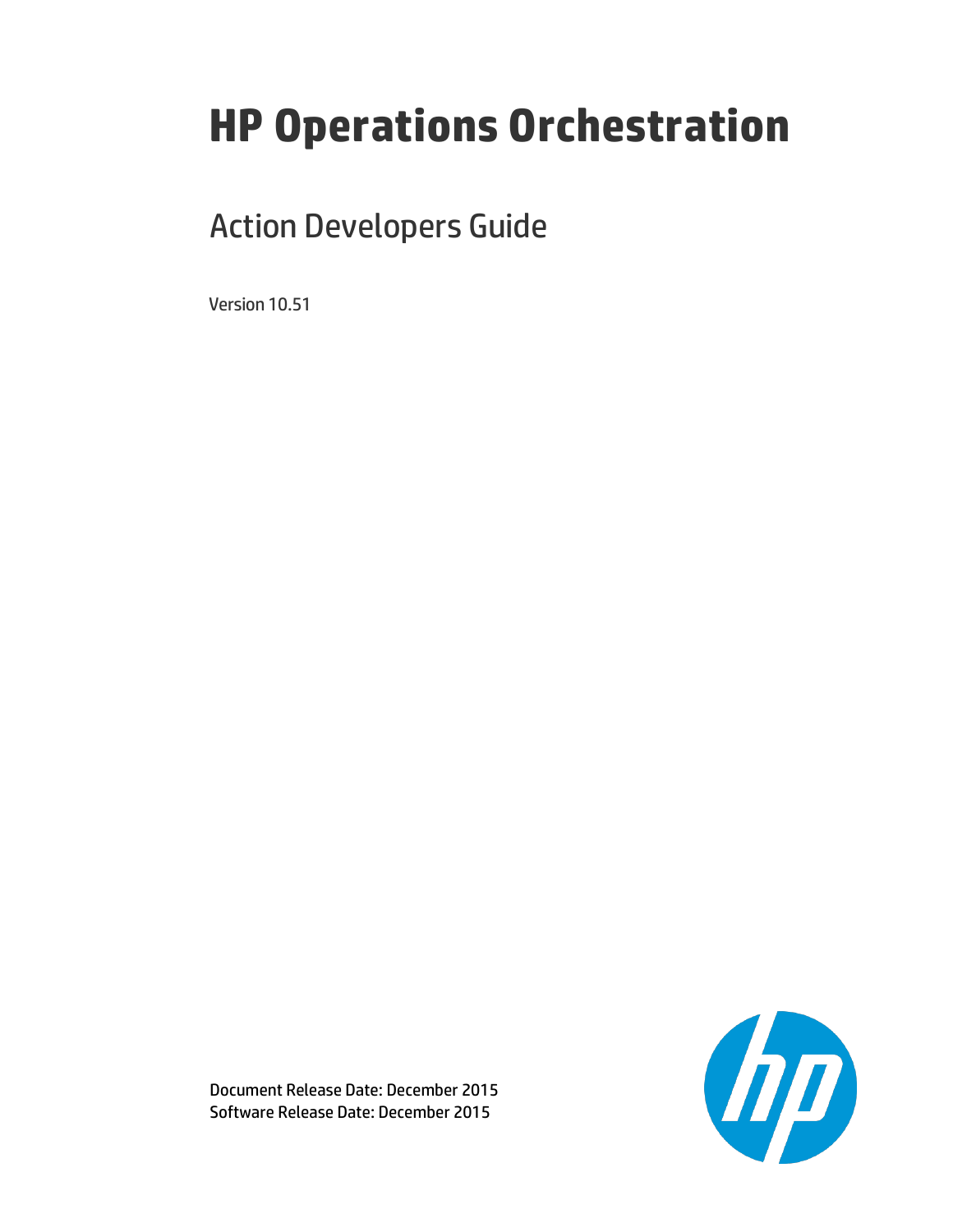# Legal Notices

#### **Warranty**

The only warranties for HP products and services are set forth in the express warranty statements accompanying such products and services. Nothing herein should be construed as constituting an additional warranty. HP shall not be liable for technical or editorial errors or omissions contained herein.

The information contained herein is subject to change without notice.

## Restricted Rights Legend

Confidential computer software. Valid license from HP required for possession, use or copying. Consistent with FAR 12.211 and 12.212, Commercial Computer Software, Computer Software Documentation, and Technical Data for Commercial Items are licensed to the U.S. Government under vendor's standard commercial license.

### Copyright Notice

© Copyright 2015 Hewlett-Packard Development Company, L.P.

#### Trademark Notices

Adobe™ is a trademark of Adobe Systems Incorporated.

Microsoft® and Windows® are U.S. registered trademarks of Microsoft Corporation. UNIX® is a registered trademark of The Open Group.

This product includes an interface of the 'zlib' general purpose compression library, which is Copyright © 1995-2002 Jean-loup Gailly and Mark Adler.

# Documentation Updates

The title page of this document contains the following identifying information:

- Software Version number, which indicates the software version.
- Document Release Date, which changes each time the document is updated.
- Software Release Date, which indicates the release date of this version of the software.

To check for recent updates or to verify that you are using the most recent edition of a document, go to: **<http://h20230.www2.hp.com/selfsolve/manuals>**

This site requires that you register for an HP Passport and sign in. To register for an HP Passport ID, go to: **<http://h20229.www2.hp.com/passport-registration.html>** Or click the **New users - please register** link on the HP Passport login page.

You will also receive updated or new editions if you subscribe to the appropriate product support service. Contact your HP sales representative for details.

## **Support**

Visit the HP Software Support Online web site at: **<https://softwaresupport.hp.com/>**

This web site provides contact information and details about the products, services, and support that HP Software offers.

HP Software online support provides customer self-solve capabilities. It provides a fast and efficient way to access interactive technical support tools needed to manage your business. As a valued support customer, you can benefit by using the support web site to:

- Search for knowledge documents of interest
- Submit and track support cases and enhancement requests
- Download software patches
- Manage support contracts
- Look up HP support contacts
- Review information about available services Enter into discussions with other software customers
- Research and register for software training

Most of the support areas require that you register as an HP Passport user and sign in. Many also require a support contract. To register for an HP Passport ID, go to:

**<http://h20229.www2.hp.com/passport-registration.html>**

To find more information about access levels, go to:

**[http://h20230.www2.hp.com/new\\_access\\_levels.jsp](http://h20230.www2.hp.com/new_access_levels.jsp)**

**HP Software Solutions Now** accesses the HPSW Solution and Integration Portal Web site. This site enables you to explore HP Product Solutions to meet your business needs, includes a full list of Integrations between HP Products, as well as a listing of ITIL Processes. The URL for this Web site is **<http://h20230.www2.hp.com/sc/solutions/index.jsp>**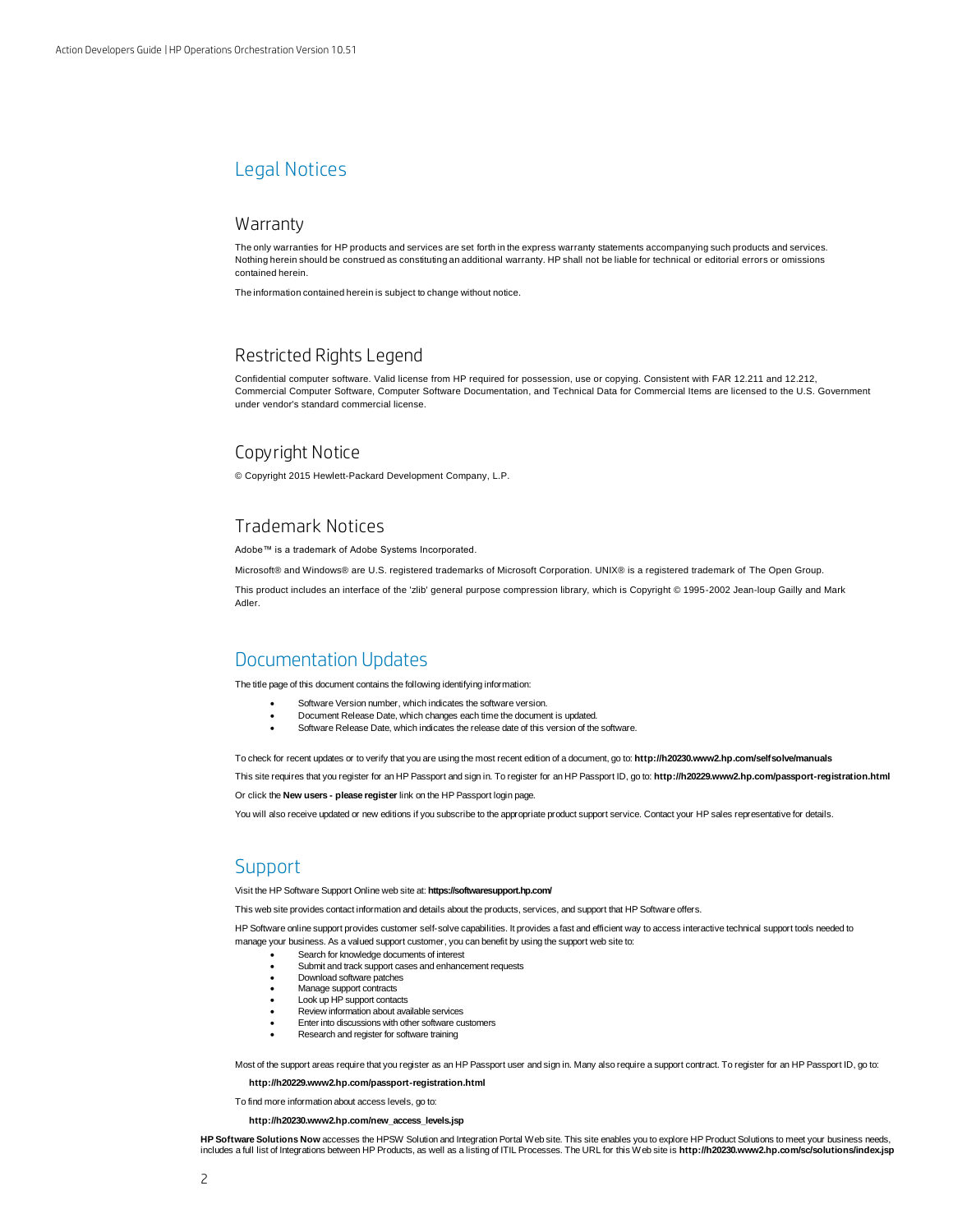# **Table of Contents**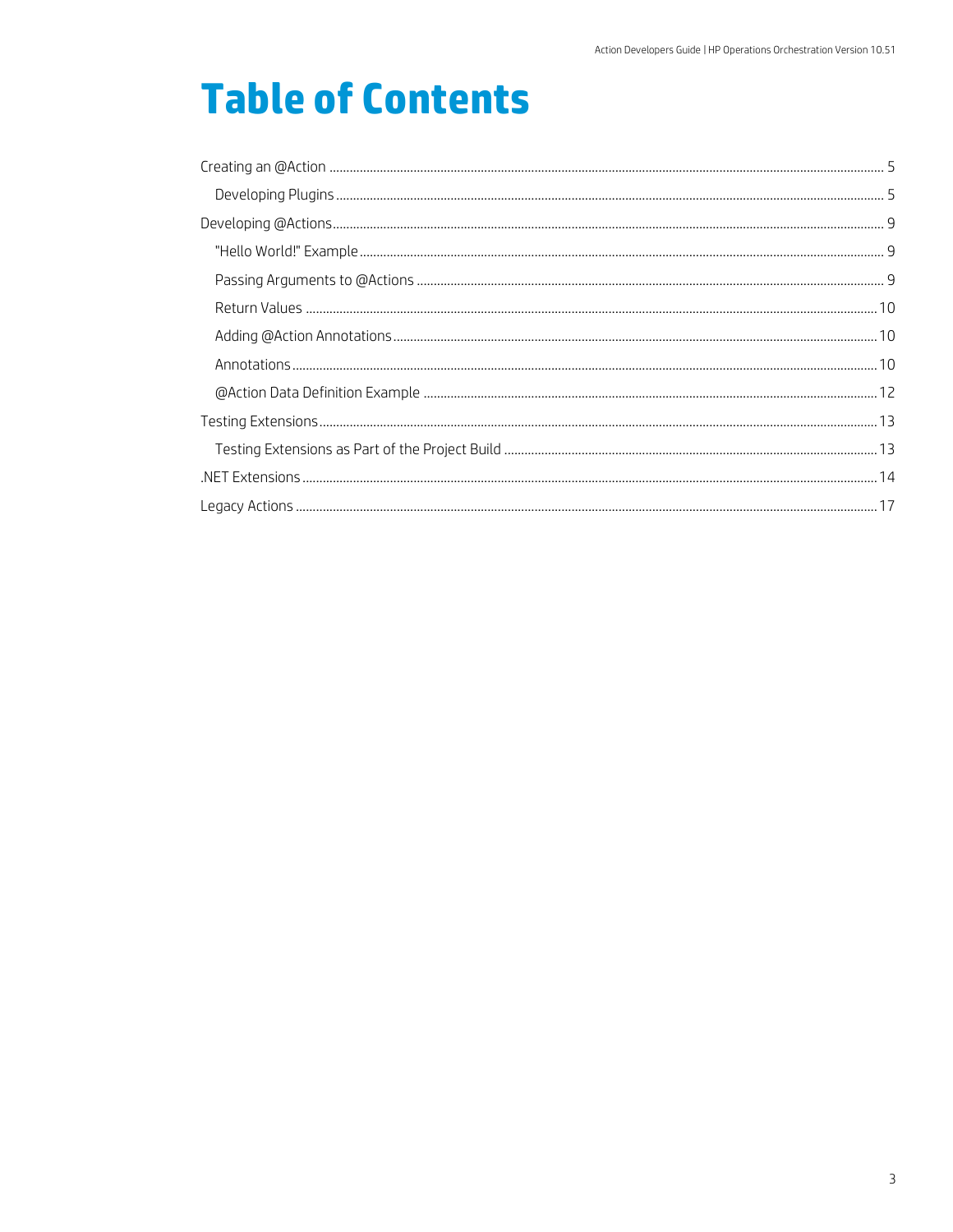# **Developing Extensions for HP OO**

This document provides Java and .NET developers with guidelines for developing actions for extending HP Operations Orchestration.

Note: Knowledge of Java or .NET is required.

You can extend HP Operations Orchestration programmatically. This means that third parties can add functionalities to HP Operations Orchestration and introduce them as content in the flow execution engine.

Introducing new content requires building an extension and deploying it to HP OO Central. You can write actions in Java or .NET.

In HP Operations Orchestration 10.x, extensions are called plugins (in previous versions, extensions were called IActions). A plugin is a piece of code running within the run engine. This piece of code can define its own isolated classpath. Classpath isolation ensures that different plugins can use conflicting dependencies. For example, plugin A can use dependency X version 1.0 and plugin B can use the same X dependency, but in version 2.0. You are now able to use both plugins in the same flow regardless of the conflicting classpath issue.

A plugin contains one or more actions and references to all required dependencies.

In HP Operations Orchestration 10.x, there is a new @Action interface for developing actions. The @Action is a method in a class. See ["Developing @Actions"](#page-8-0) for more information.

Although all the plugins are run by Java, HP Operation Orchestration also supports .NET actions. The actions written in .NET are referenced by a wrapping Java plugin. See [".NET Extensions"](#page-13-0) for more information.

Note: The IAction interface from HP 00 9.x is now deprecated. Users writing new content should refrain from implementing the IAction interface and instead write @Actions.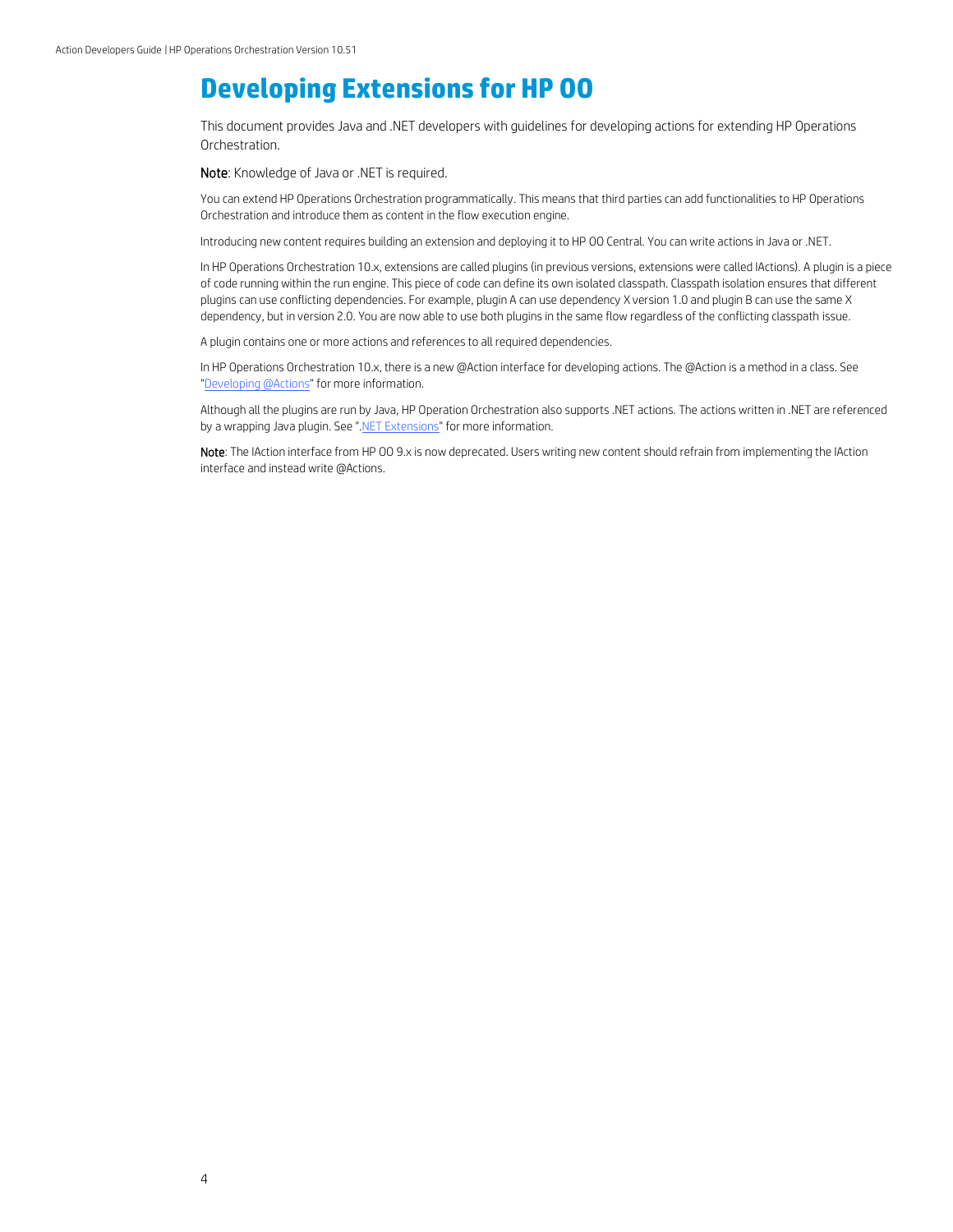# <span id="page-4-0"></span>**Creating an @Action**

The recommended way to build @Actions is as a Maven plugin.

You should use Apache Maven 3.0.3 - 3.0.5 to build your plugins using the SDK of 10.20 and below.

You should use Apache Maven 3.2.1 to build your plugins for SDK 10.51.

# <span id="page-4-1"></span>**Developing Plugins**

This section describes how to develop plugins.

Using the Maven archetype com.hp.oo.sdk:oo-plugin-archetype you can create a skeleton for a plugin and a Studio project.

### **Preparing to Create a Plugin Using a Maven Archetype**

#### Install Maven

Install Maven on a computer with the bin directory in the computer's path. This enables you to run mvn from anywhere in the file system.

SDK 10.5x uses Maven 3.2.1, and there is a defect on their side that causes Maven to resolve dependencies using external repositories even though we specify our internal Nexus artifact management system in the settings.xm file. The workaround is to force Maven to use a single repository – the internal repository. For more information, see "Using a Single Maven Repository" on pag[e 8.](#page-7-0)

#### Create a local Maven repository

• Expand sdk-dotnet-<version>.zip and sdk-java-<version>.zip to:

Windows: %HOMEPATH%\.m2\repository.

Linux: \$HOME/.m2/repository.

Note: These files are located on the HP OO ZIP file in the SDK folder.

Following is an example of a directory structure, if the files were correctly extracted:



#### Register the plugin archetype

• Open the command prompt and enter the following command:

mvn archetype:crawl

This updates the Maven archetype catalog under \$HOME/.m2/repository.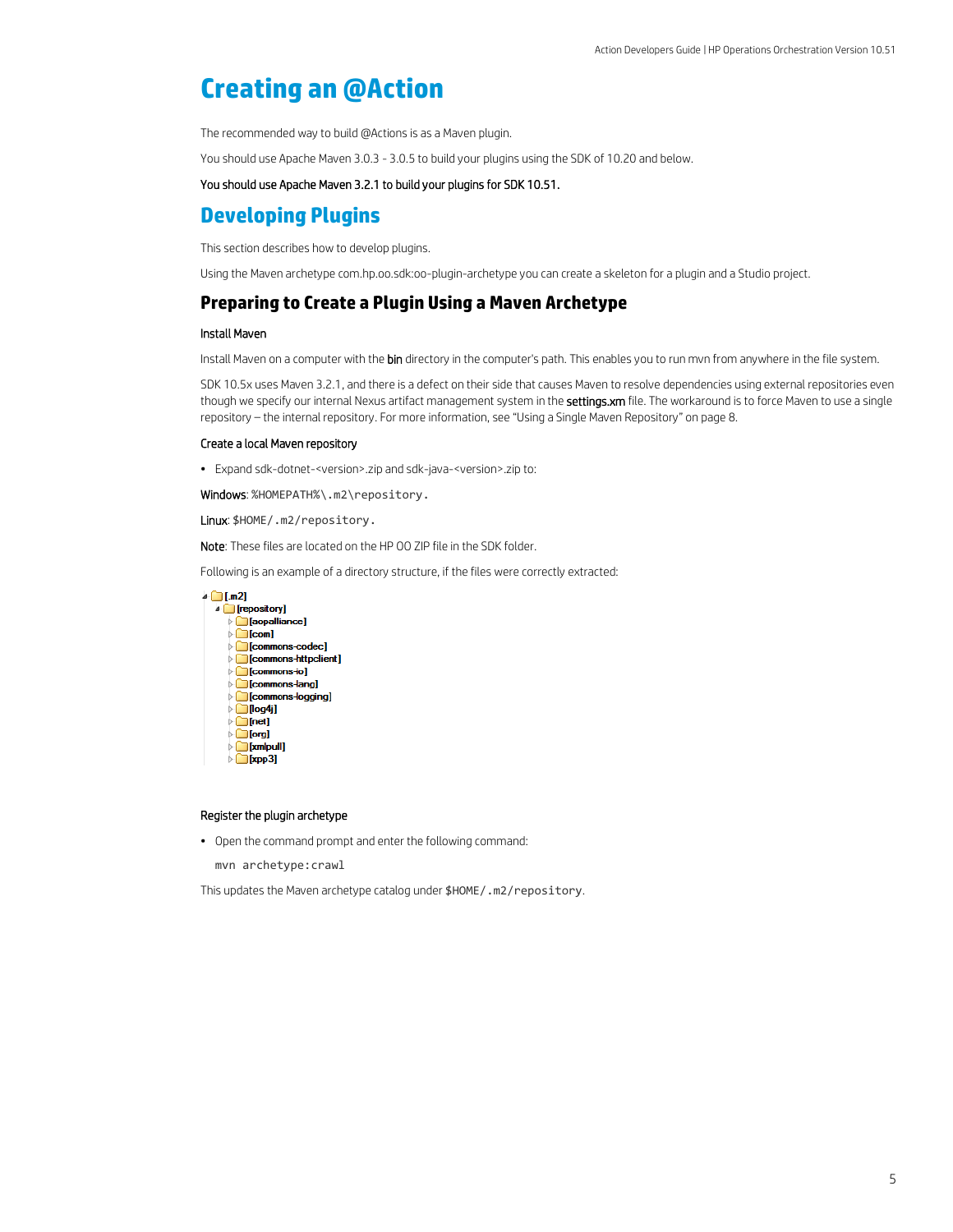### **Creating a Plugin Using a Maven Archetype**

#### Create a sample project

1. Go to the path where you want to create a sample plugin project, and enter the following command in the command line:

mvn archetype:generate -DarchetypeCatalog=file://\$HOME/.m2/repository

Note: For Windows, use %HOMEPATH%.

This initiates the project creation. A list of archetypes found in the catalog appears. Press the number representing the archetype com.hp.oo.sdk:oo-plugin-archetype and then Enter.

In the example below, press 1.

| 區                                     | Administrator: C:\windows\system32\cmd.exe - mvn_archetype:generate -DarchetypeCatalog=file:/                                                                                                    |
|---------------------------------------|--------------------------------------------------------------------------------------------------------------------------------------------------------------------------------------------------|
| <b>LINFO</b><br>[INFO]<br><b>INFO</b> | c:\Temp>mvn archetype:generate -DarchetypeCatalog=file://%WOMEPATH%/.m2/repository<br>Scanning for projects                                                                                      |
| [INFO]<br>[INFO]<br><b>[INFO]</b>     | Building Maven Stub Project (No POM) 1                                                                                                                                                           |
| [INFO]<br>[INFO]                      | >>> maven-archetype-plugin:2.2:generate (default-cli) @ standalone-pom >>><br>[INFO] <<< maven-archetype-plugin:2.2:generate (default-cli) @ standalone-pom <<<                                  |
| [INFO]                                | [INFO] --- maven-archetype-plugin:2.2:generate (default-cli) @ standalone-pom ---<br>[INFO] Generating project in Interactive mode                                                               |
|                                       | [INFO] No archetype defined. Using maven-archetype-quickstart (org.apache.maven.archetypes:maven-archetype-<br>Choose archetype:                                                                 |
|                                       | 1: file://\Users\MAROMG/.m2/repository => com.hp.oo.sdk:oo-plugin-archetype (oo-plugins-archetype)<br>Choose a number or apply filter (format: [ɡroupId:]artifactId, case sensitive contains): : |

- 2. During the archetype creation, enter the following details and press Enter after each one:
- groupId: The group id for the resulting Maven project. acmeGroup is used in the example below.
- artifactId: The artifact id for the resulting Maven project. acmeArtifact is used in the example below.
- package: The package for the files in the project. The default for this option is the same as the groupId.
- uuid: The UUID of the generated project. A randomly generated UUID is used in the example below.

```
Define value for property 'groupId': : acmeGroup<br>Define value for property 'artifactId': : acmeArtifact<br>[INFO] Using property: version = 1.0.0<br>Define value for property 'package': acmeGroup: :<br>Define value for property 'uu
Derine value for property duid : : esasant<br>confirm properties configuration:<br>groupId: acmeGroup<br>artifactId: acmeArtifact<br>version: 1.0.0<br>package: acmeGroup<br>uuid: e3a3afb0-df2b-11e3-8b68-0800200c9a66
    Y
```
The build finishes and a project is created.

```
INFO
INFO
       BUILD SUCCESS
INFO
       Total time: 18.112s<br>Finished at: Mon Jun 17 21:17:50 IDT 2013
INFO
INFO
INFO
       Final Memory: 13M/490M
INFO
 Temp:
```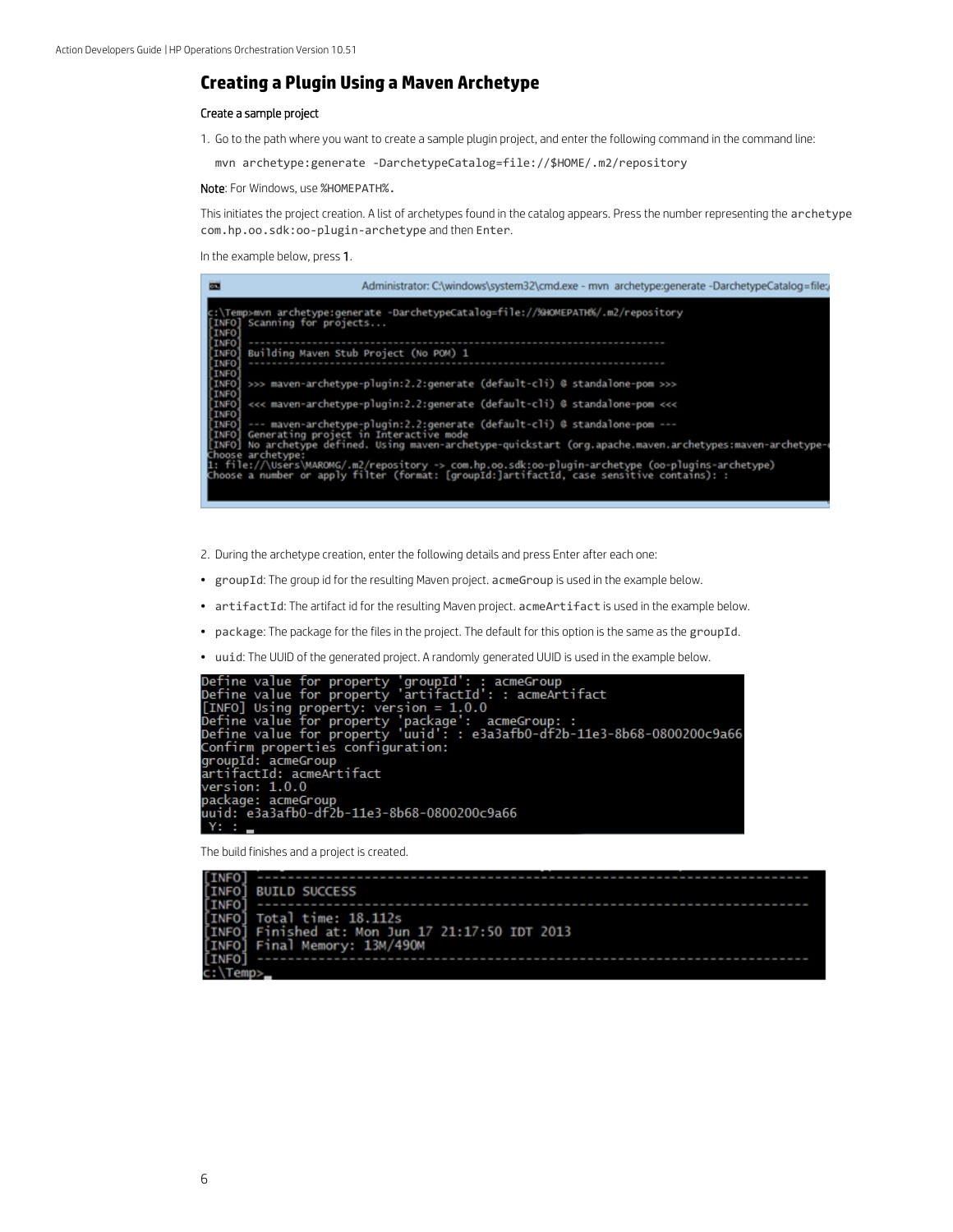#### Open the project in a Java IDE

The previous step created a new Java project with a Maven-based model.

Open this project in a Java IDE application.

The project contains two modules that have the same prefix as the provided artifact ID. One of the projects is a content pack project and the other is a plugin project.

For example:



#### Parent project

In the illustrated example, the parent project is called **acmeArtifact**.

By default it contains two modules—one a content pack and the other a plugin. This project is meant to group @Actions and their relevant operations and flows into a single content pack.

For example, if you were developing an Office integration, you might create several plugin projects—one for each Office version. But there would be a single content pack project containing the operations and flows. This is the recommended best practice.

#### Plugin project

In the example, the plugin project is called acmeArtifact-plugin.

This module contains the @Actions. When you are building this project (with Maven), the code inside is compiled and the resulting JAR file can be opened in Studio, and operations can be created from the @Actions inside.

Inside this module, a sample @Action can be found. You can delete it and write your own.

#### Content pack project

In the example, the content pack project is called acmeArtifact-cp.

This module represents the content pack. It includes any plugin modules upon which it is dependent, for example, acmeArtifact-plugin and its dependencies), as well as any flows, operations, and configuration items defined within it.

#### Use Studio to edit the content pack module

The content pack module contains a Studio project that can be opened and edited in Studio. You can import the project folder (in our example, the **acmeArtifact-project folder**) into Studio in order to edit the project.



If you create flows, operations, or configuration items inside the project, you will be able to build this project with Maven. The resulting JAR file will be a content pack that can then be deployed into Central or reopened in Studio by another user.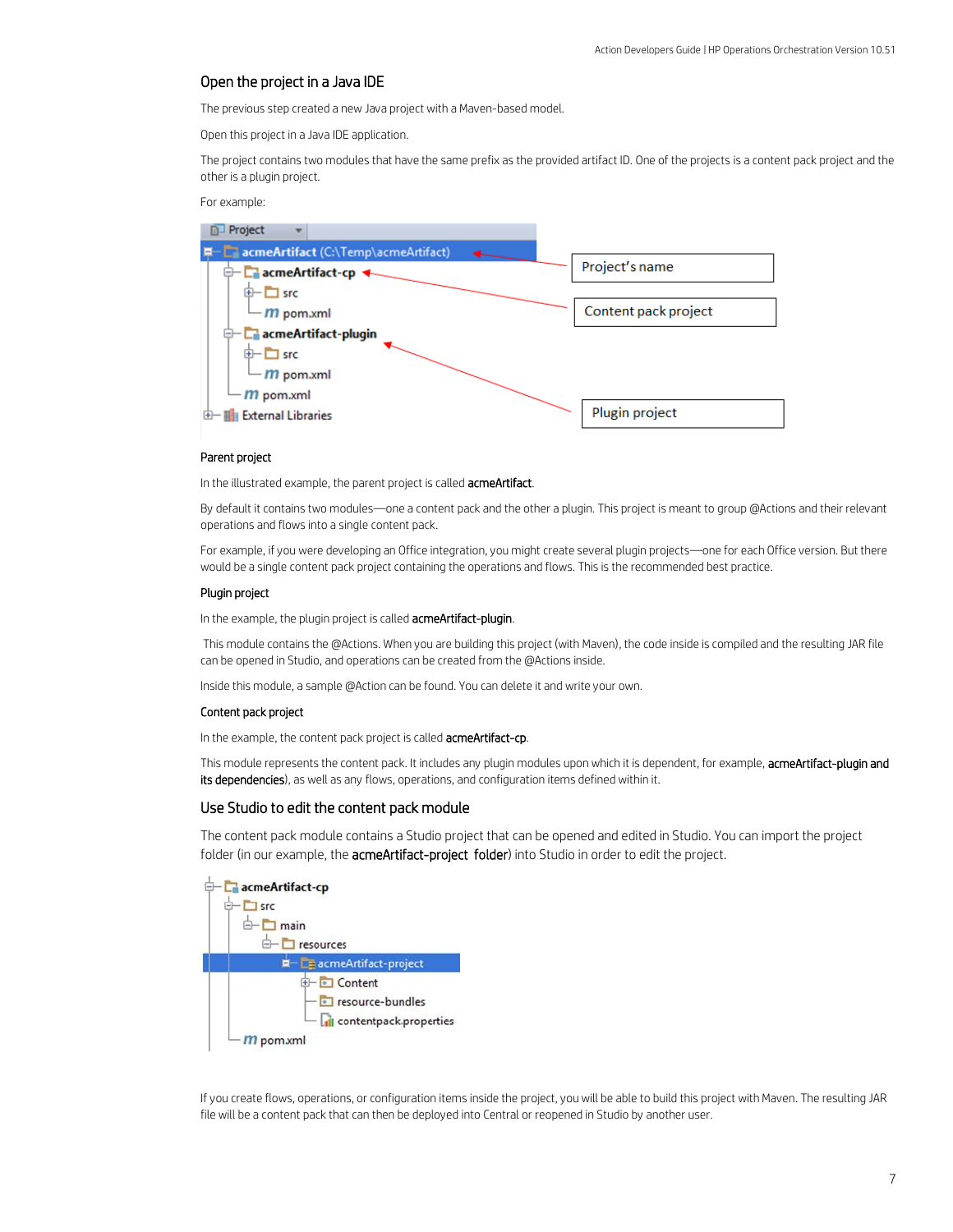#### Create operations inside the project from the plugin module

If you want to create operations from plugins that are part of the same acmeArtifact project (for example, from acmeArtifact-plugin), follow the following steps:

- 1. Import the acmeArtifact-project project into Studio.
- 2. Using Maven, build the acmeArtifact parent module.

3. Import the plugin and its dependencies into Studio.

| New Project    |  |
|----------------|--|
| New            |  |
| Import Project |  |
| Import Plugin  |  |
|                |  |

4. The path for the OO plugin and its dependencies is the path of the acmeArtifact-cp.jar file under the local Maven repository.

5. In Studio, create a new operation, and select the plugin in the Create Operations dialog box.

### <span id="page-7-0"></span>**Using a Single Maven Repository**

You can force Maven to use a single repository by having it mirror all repository requests. The repository must contain all of the desired artifacts, or be able to proxy the requests to other repositories. This setting is most useful when using an internal company repository with the Maven Repository Manager to proxy external requests.

To achieve this, set mirrorOf to \*.

Note: This feature is only available in Maven 2.0.5+.

```
<settings>
   ...
   <mirrors>
     <mirror>
       <id>internal-repository</id>
       <name>Maven Repository Manager running on repo.mycompany.com</name>
       <url>http://repo.mycompany.com/proxy</url>
       <mirrorOf>*</mirrorOf>
     </mirror>
   </mirrors>
   ...
</settings>,
```
[\(https://maven.apache.org/guides/mini/guide-mirror-settings.html\)](https://maven.apache.org/guides/mini/guide-mirror-settings.html)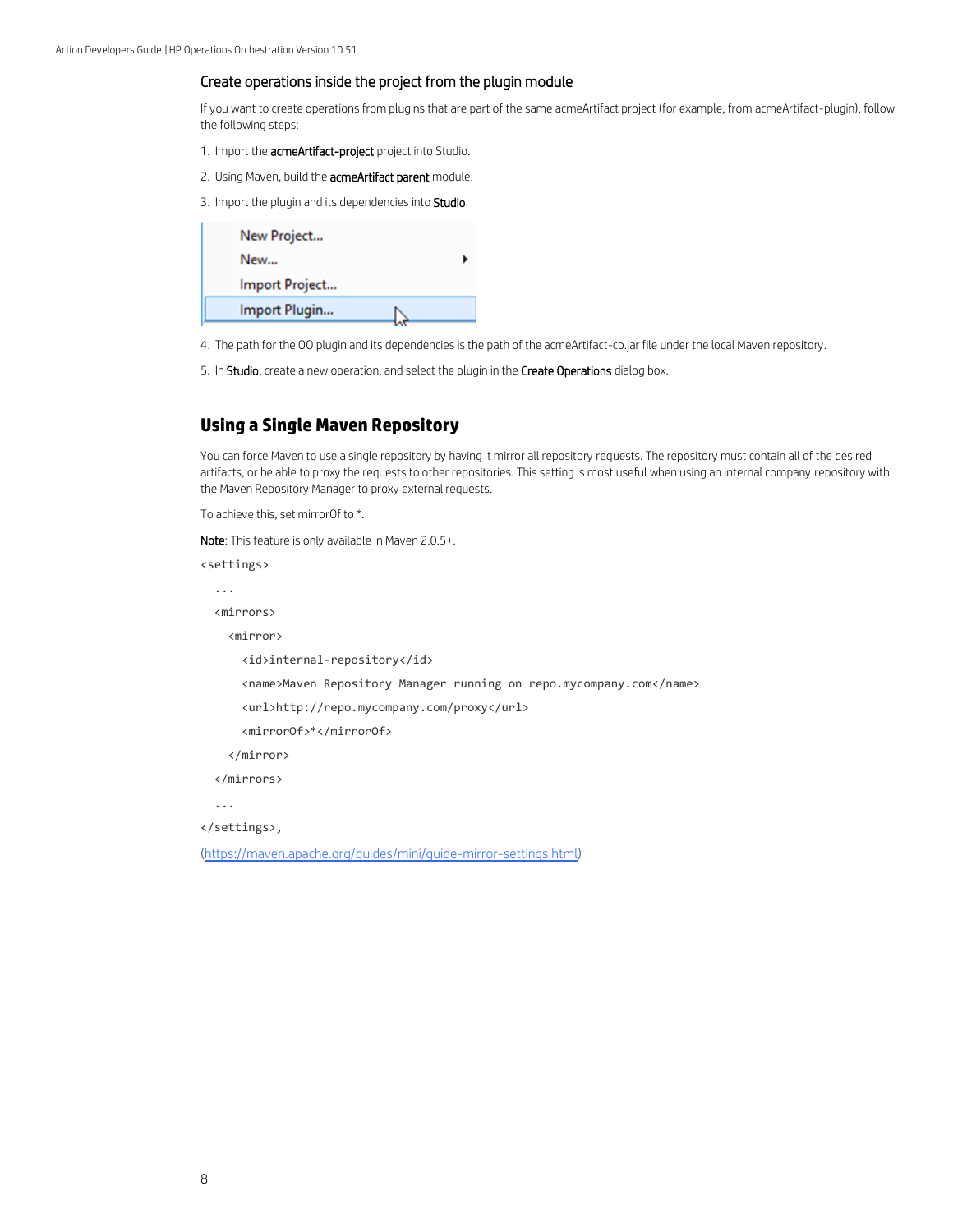# <span id="page-8-0"></span>**Developing @Actions**

An @Action is a method in a class; it can be any method in any class. This method is also referred to as an extension.

An @Action is invoked during flow execution, when an operation using that @Action is executed.

#### <span id="page-8-1"></span>"Hello World!" Example

To mark a method as @Action, annotate it with @com.hp.oo.sdk.content.annotations.Action. The following is a simple "Hello World!" @Action example:

```
public class MyActions {
```

```
 @Action
     public void sayHello() {
         System.out.println("Hello World!");
     }
}
```
By default, the created @Action is named after the method that defines it. In the "Hello World!" example, the @Action name is sayHello. The @Action name is used in the operation's definition. The operation is the means to expose an @Action to Studio and to flow authors. Each operation points to a specific groupId, artifactId, version, and @Action name (GAV+@Action name).

You can customize the @Action name and provide a name that is different from the method name. You can do this using the @Action annotation value parameter. The following code defines the same "Hello World!" @Action, but names it my-hello-action:

```
public class MyActions {
```

```
 @Action("my-hello-action")
 public void sayHello() {
     System.out.println("Hello World!");
 }
```
# <span id="page-8-2"></span>**Passing Arguments to @Actions**

An @Action is exposed to the flow context and can request parameters from it. The flow context holds the state of the flow. For example, consider the following @Action, which adds two numbers and prints the result to the console:

@Action

}

public void sum(int x, int y){

System.out.println(x+y);

}

Parameters are taken from the context by name. The sum method requests two integer parameters x and y from the context. When invoking the @Action, HP Operations Orchestration assigns the value of x and y from the context to the method arguments with the same name.

Just like with @Action, it is possible to customize parameter names and request that HP Operations Orchestration resolves the value while using a custom name. In the following example, the sum method requests that the context op1 parameter is assigned to the x argument and op2 to the y argument:

@Action

```
public void sum(@Param("op1") int x, @Param("op2") int y){
     System.out.println(x+y);
```
}

The classes ResponseNames, ReturnCodes, InputNames, and OutputNames, under the com.hp.oo.sdk.content.constants package, include commonly used constants, which you can use in the @Action. For example, input names such as HOST, USERNAME, PASSWORD, PORT, and so on, or response names such as SUCCESS, FAILURE, NO\_MORE, and so on.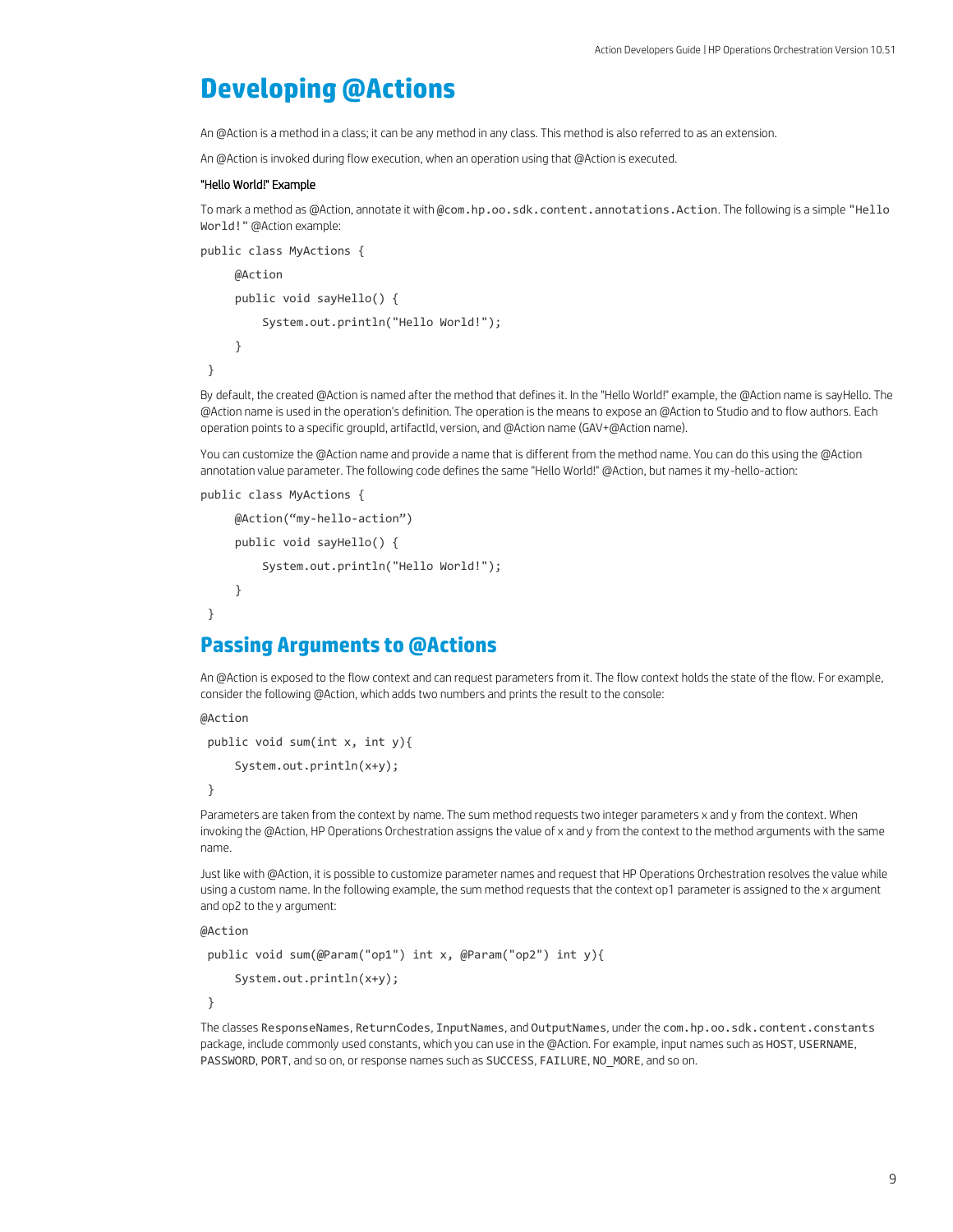# <span id="page-9-0"></span>**Return Values**

An @Action, like any Java method, can also return a single value. The returned value is considered the return result of the @Action and is used as return result in the operation. It is also possible for an @Action to return multiple results to the operation. This is done by returning a Map<String, String>, where the Map key is the name of the result, and the associated value is the result value. Returning a Map<String, String> is a way for an @Action to pass multiple outputs to the operation at runtime.

# <span id="page-9-1"></span>**Adding @Action Annotations**

@Action annotations are used tso generate new operations in the Studio. When generating an @Action based operation, the new operation's initial attributes (description, inputs, outputs, responses) are taken from the @Action annotations definitions.

When developing plugins, you must correctly annotate the actions that return only a single value. The annotation has to declare an output with the special name singleResultKey. There is a constant ActionExecutionGoal.SINGLE\_RESULT\_KEY that assists you, for example:

```
 @Action(name = "modulo-ten",
      description = "returns the last digit",
      outputs = @Output(ActionExecutionGoal.SINGLE_RESULT_KEY),
      responses = @Response(text = ResponseNames.SUCCESS, 
      field = OutputNames.RETURN_RESULT, 
     value = "0", matchType = MatchType.ALWAYS MATCH,
      responseType = ResponseType.RESOLVED)
    )
    public int moduloTen(@Param("number") int number) {
        return number % 10;
    }
```
Note: It is important that you use @Action annotations; otherwise, operations created from these @Actions are harder to use.

## <span id="page-9-2"></span>**Annotations**

Adding metadata means adding or setting the relevant annotations and their attributes. The following table describes the @Action, @Output, @Response and @Param annotations:

### **Action**

#### Attributes:

- value (optional): the name of the @Action
- description (optional)
- Output[] (optional): array of outputs (see below)
- Response[] (optional): array of responses (see below)

#### Comments:

You have two options for setting the name of the @Action:

1. The value attribute:

```
@Action("aflPing")
public void ping(…)
```
or

```
@Action(value="aflPing")
 public void ping(…)
```
2. The method name:

@Action public void ping(…)

The names are checked in the above order. The first one checked is the value attribute. If it doesn't exist, the method name is selected.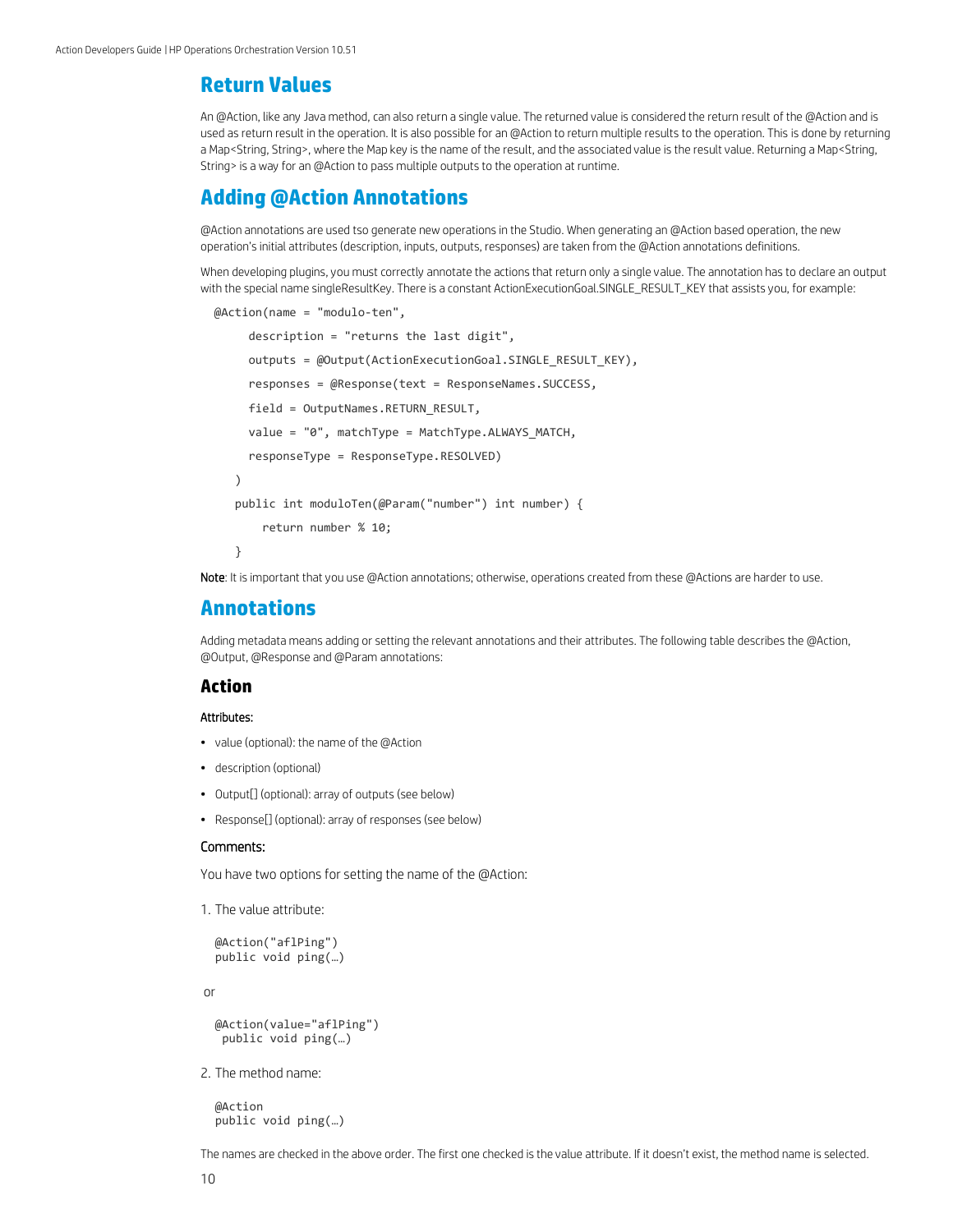### Param

#### Attributes:

- value: the name of the input
- required (optional): by default is false
- encrypted (optional): by default is false
- description (optional)

#### Comments:

This is important not only for the @Action data, but also for execution.

Inputs give an operation or flow the data needed to act upon. Each input is mapped to a variable. You can create an input for a flow, operation, or step.

In Studio, inputs can be:

- Set to a specific value
- Obtained from information gathered by another step
- Entered by the person running the flow, at the start of the flow

See the HP 00 10 Studio Authoring Guide for more information and see ["Passing Arguments to @Actions"](#page-8-2) for details on the execution functionality.

#### **Output**

#### Attributes:

- value: the name of the output
- description (optional)

#### Comments:

In order for the operation in Studio to have multiple outputs, the @Action itself has to declare them. Assigning values to multiple outputs can be achieved by creating an @Action whose return value is a Map<String, String>.

In order for the operation in studio to have only one output, the @Action itself has to declare it in the return value, and use the SINGLE\_RESULT\_KEY for binding.

The output is the data produced by an operation or flow. For example, success code, output string, error string, or failure message.

In Studio, the different kinds of operation outputs include:

- Raw result: the entire returned data (return code, data output, and error string).
- The primary and other outputs, which are portions of the raw result.

#### **Response**

#### Attributes:

- text: the text displayed by each response transition
- field: the field to evaluate
- value: the expected value in the field
- description: (optional)
- isDefault: Indicates whether this is the default response. The default value is false. Only one response in a @Action can have this set to true.
- mathType : The type of matcher to activate against the value. For example if we defined (field = fieldName, value = 0, matchType = COMPARE\_GREATER) this means that this response will be chosen if the field fieldName will have a value greater than 0.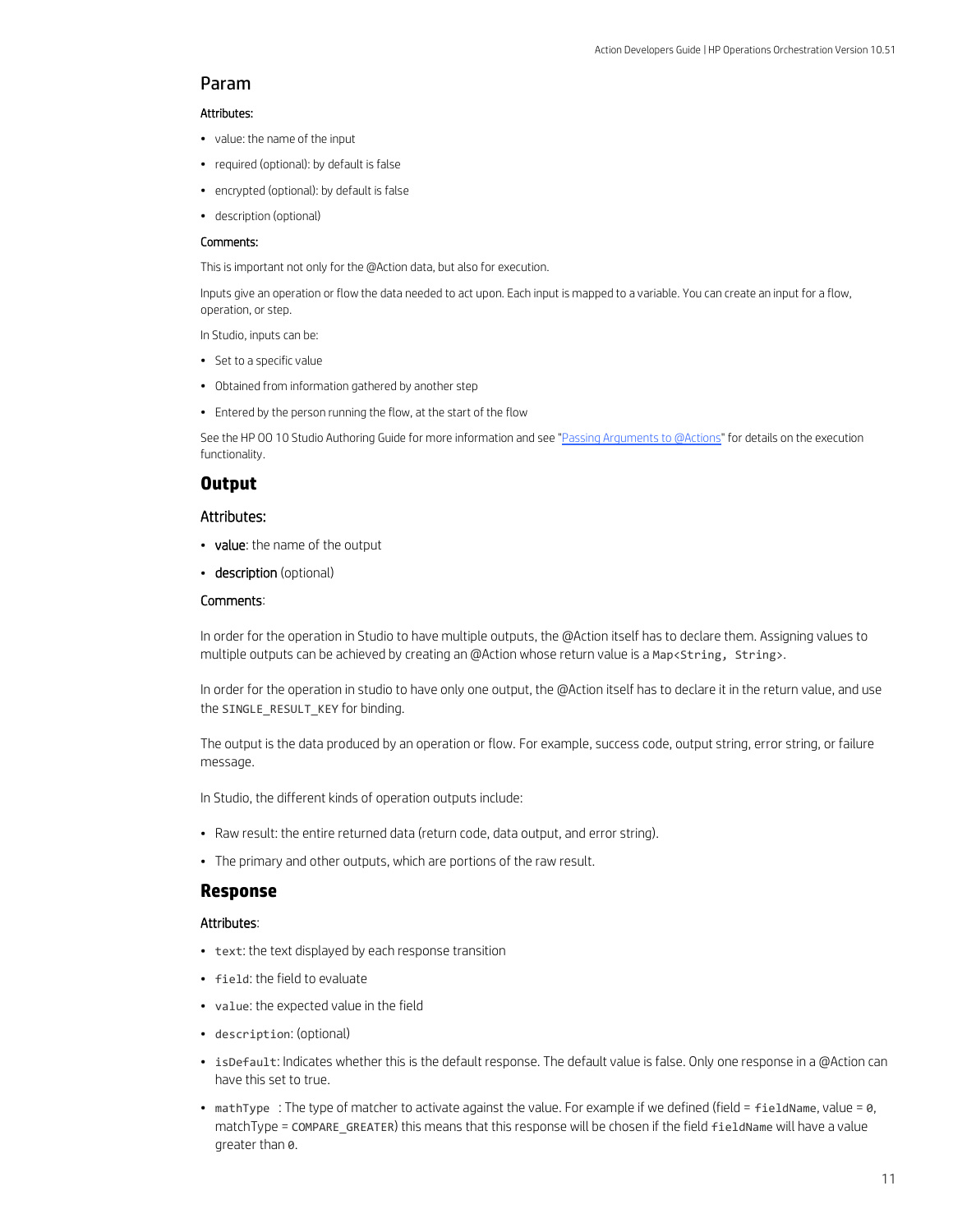- responseType: The type of the response (Success, Failure, Diagnosed, No\_Action or Resolve\_By\_Name).
- isOnFail: Indicates whether this is the On-Fail response. The default value is false. Only one response in a @Action can have this set to true.
- ruleDefined: Indicates whether or not this response has a rule defined. Responses that have no rules defined can be used as the default response. There should be only one response without a rule defined in a single @Action.

#### • Comments:

• A response is the possible outcome of an operation or flow. The response contains a single rule: field matches value.

See the *HP OO 10 Studio Authoring Guide* for more information.

# <span id="page-11-0"></span>**@Action Data Definition Example**

```
@Action(value = "aflPing",
        description = "perform a dummy ping", outputs = {@Output(value = RETURN_RESULT, description ="returnResult description"),
                    @Output(RETURN_CODE),
                   @Output("packetsSent"),
                   @Output("packetsReceived"),
                   @Output("percentagePacketsLost"),
                   @Output("transmissionTimeMin"),
                   @Output("transmissionTimeMax"),
  @Output("transmissionTimeAvg")},
 responses = {@Response(text = "success", field = RETURN_CODE, value = PASSED),
 @Response(text = "failure", field = RETURN_CODE, value = FAILED)})
 public Map<String, String> doPing(
     @Param(value = "targetHost",
           required = true, encrypted = false,
            description = "the host to ping") String targetHost,
     @Param("packetCount") String packetCount,
     @Param("packetSize") String packetSize) {
 …
```

```
}
```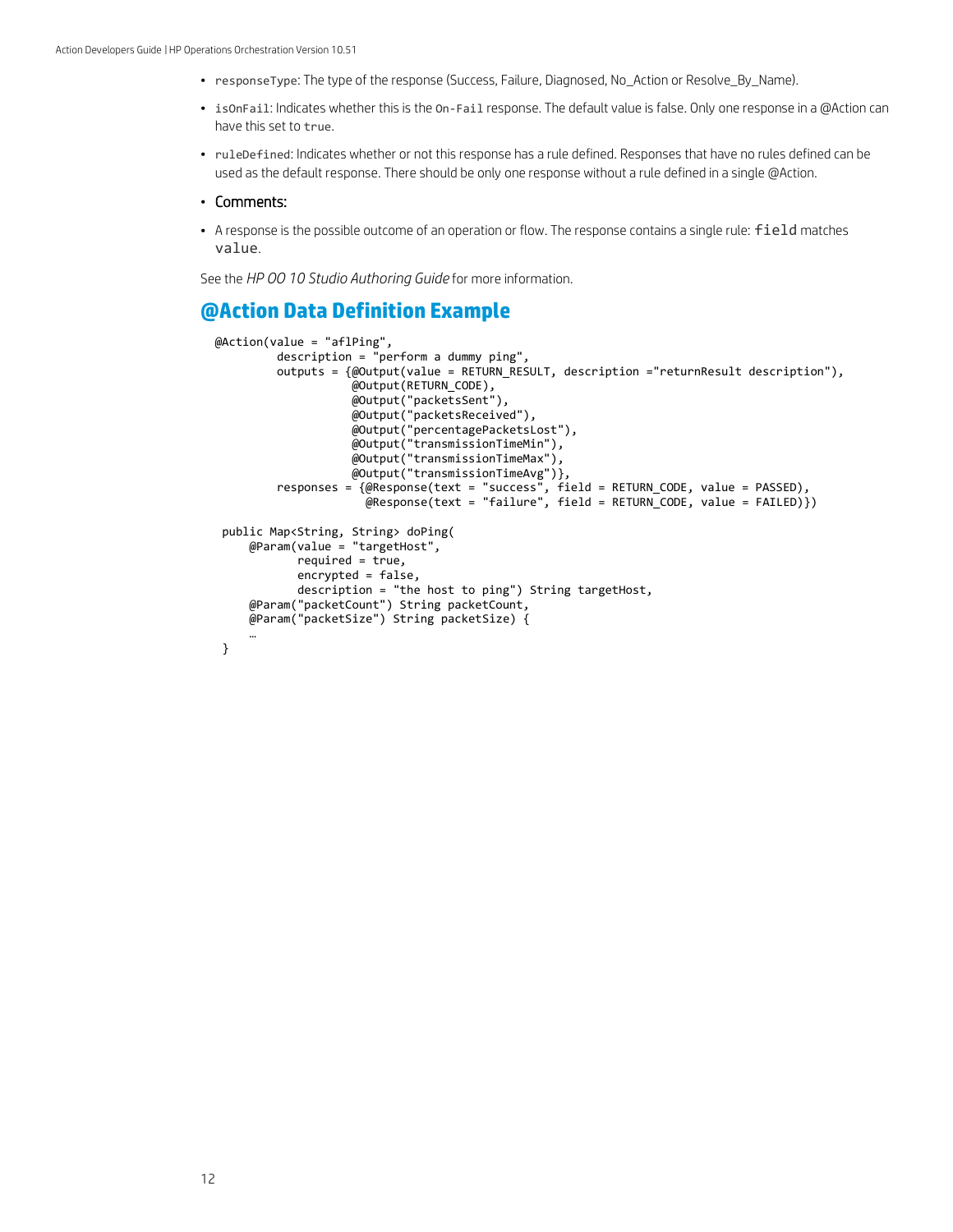# <span id="page-12-0"></span>**Testing Extensions**

# <span id="page-12-1"></span>**Testing Extensions as Part of the Project Build**

As an @Action is a simple Java method, it is possible to test it using standard Java test tools such as JUnit, leveraging the normal lifecycle phases of a Maven project.

As the @Action itself is a regular method, it does not require invoking any HP Operations Orchestration components. The invocation can be a direct Java method invocation in the test case.

### **Testing Extensions Independently from the Command Line**

Once they are packaged into a plugin, you can invoke extensions from the command line for test purposes. The following is an @Action example:

```
public class TestActions {
      @Action
    public int sum(@Param("op1") int x, @Param("op2") int y){
          return x+y;
      }
}
```
Suppose the TestActions class is in a plugin with the following groupId, artifactId and version (GAV): com.mycompany:myactions:1.0

You can invoke the sum @Action from the command line as follows:

mvn com.mycompany:my-actions:1.0:execute -Daction=sum -Dop1=1 -Dop2=3 -X

The result of this command is a long trace. The  $-X$  option is required to see log messages. Towards the end of the trace you can see:

```
[DEBUG] Configuring mojo 'com.mycompany:my-actions:1.0::execute' with basic configurator -->
 [DEBUG] (f) actionName = sum
 [DEBUG] (f) session = org.apache.maven.execution.MavenSession@21cfa61c
 [DEBUG] -- end configuration --
 [DEBUG] Action result: action result = 4
```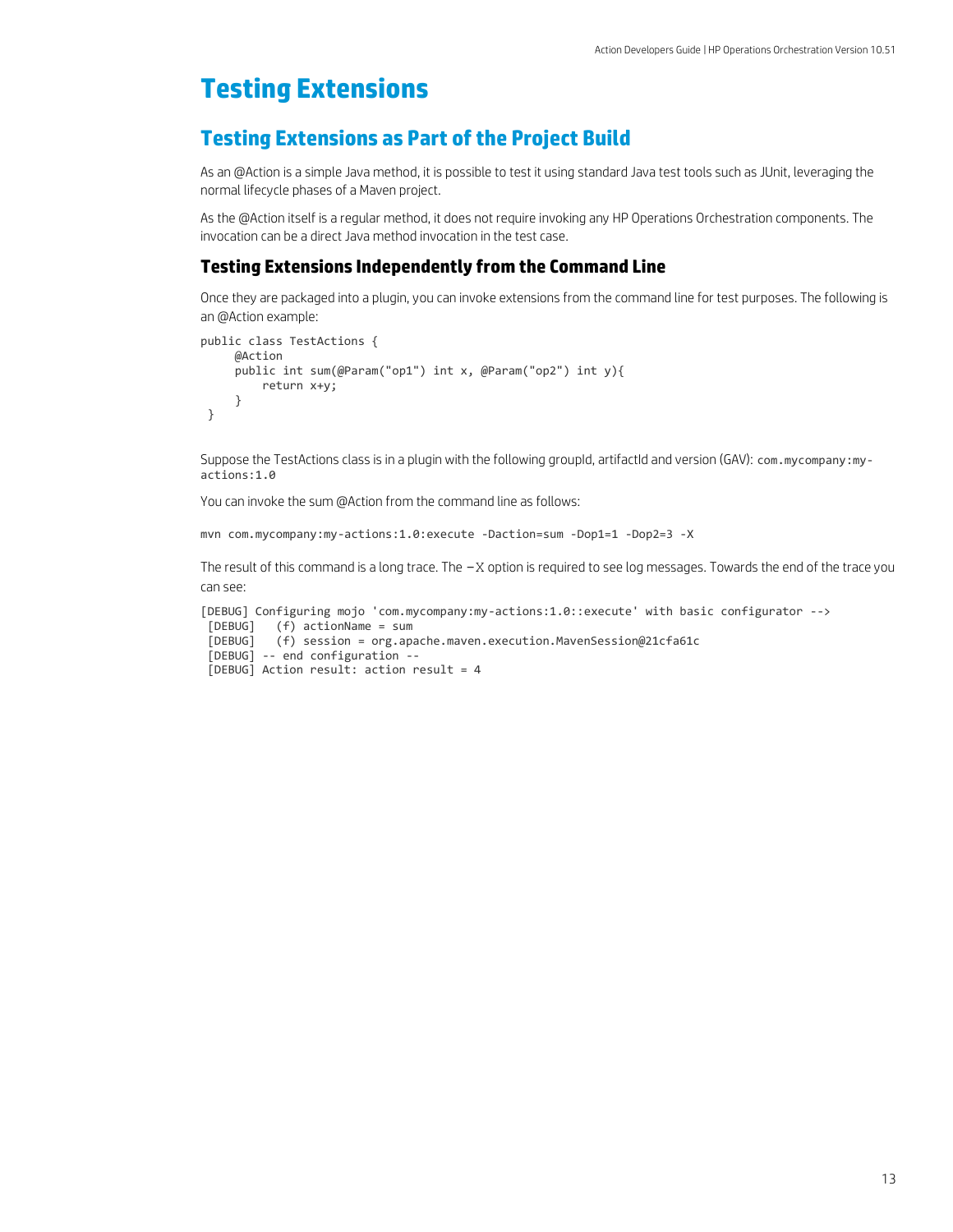# <span id="page-13-0"></span>**.NET Extensions**

In order to create content using .NET actions, you need to:

- 1. Create a DLL file containing the implementation of the desired actions, just like in version 9.x. The action class should implement an IAction interface.
- 2. Deploy the created DLL, including referenced libraries, to the local Maven repository, using mvn install: installfile. For more information on installing artifacts that were not built by Maven, see <http://maven.apache.org/plugins/maven-install-plugin/usage.html>
- 3. Generate an HP OO Maven plugin, wrapping the .NET action. To do this, you need to:
	- a. Create a pom.xml file. For POM references, se[e http://maven.apache.org/pom.html.](http://maven.apache.org/pom.html)
	- b. Under <dependencies>, add a list containing all the required DLLs. Define all DLL artifacts using <type>dll</type>.
	- c. Run the mvn install command from the folder containing the pom.xml file. This is considering that the Maven bin folder is contained in the system path.

The result is the Maven plugin, placed in the target folder and installed to the local Maven repository. The target folder location is relative to the current folder.

#### The content of the **pom.xml** is:

```
<?xml version="1.0" encoding="UTF-8"?>
 <project xmlns="http://maven.apache.org/POM/4.0.0"
           xmlns:xsi="http://www.w3.org/2001/XMLSchema-instance"
           xsi:schemaLocation="http://maven.apache.org/POM/4.0.0 http://maven.apache.org/xsd/maven-
4.0.0.xsd">
      <modelVersion>4.0.0</modelVersion>
      <groupId>[my plugin groupId]</groupId>
      <artifactId>[my plugin artifactId]</artifactId>
      <version>[my plugin version]</version>
      <packaging>maven-plugin</packaging>
      <properties>
          <oo-sdk.version>[THE LATEST HP OO_SDK VERSION]</oo-sdk.version>
          <oo-dotnet.version>[THE LATEST HP OO_DOTNET VERSION]</oo-dotnet.version>
      </properties>
      <dependencies>
          <!-- required dependencies -->
          <dependency>
              <groupId>com.hp.oo.sdk</groupId>
              <artifactId>oo-dotnet-action-plugin</artifactId>
              <version>${oo-sdk.version}</version>
          </dependency>
          <dependency>
              <groupId>com.hp.oo.dotnet</groupId>
              <artifactId>oo-dotnet-legacy-plugin</artifactId>
              <version>${oo-dotnet.version}</version>
              <type>dll</type>
          </dependency>
          <dependency>
              <groupId>${project.groupId}</groupId>
              <artifactId>IAction</artifactId>
              <version>9.0</version>
              <type>dll</type>
          </dependency>
          <!-- end of required dependencies -->
          <dependency>
              <groupId>[groupId-1]</groupId>
              <artifactId>[artifactId-1]</artifactId>
              <version>[version-1]</version>
              <type>dll</type>
```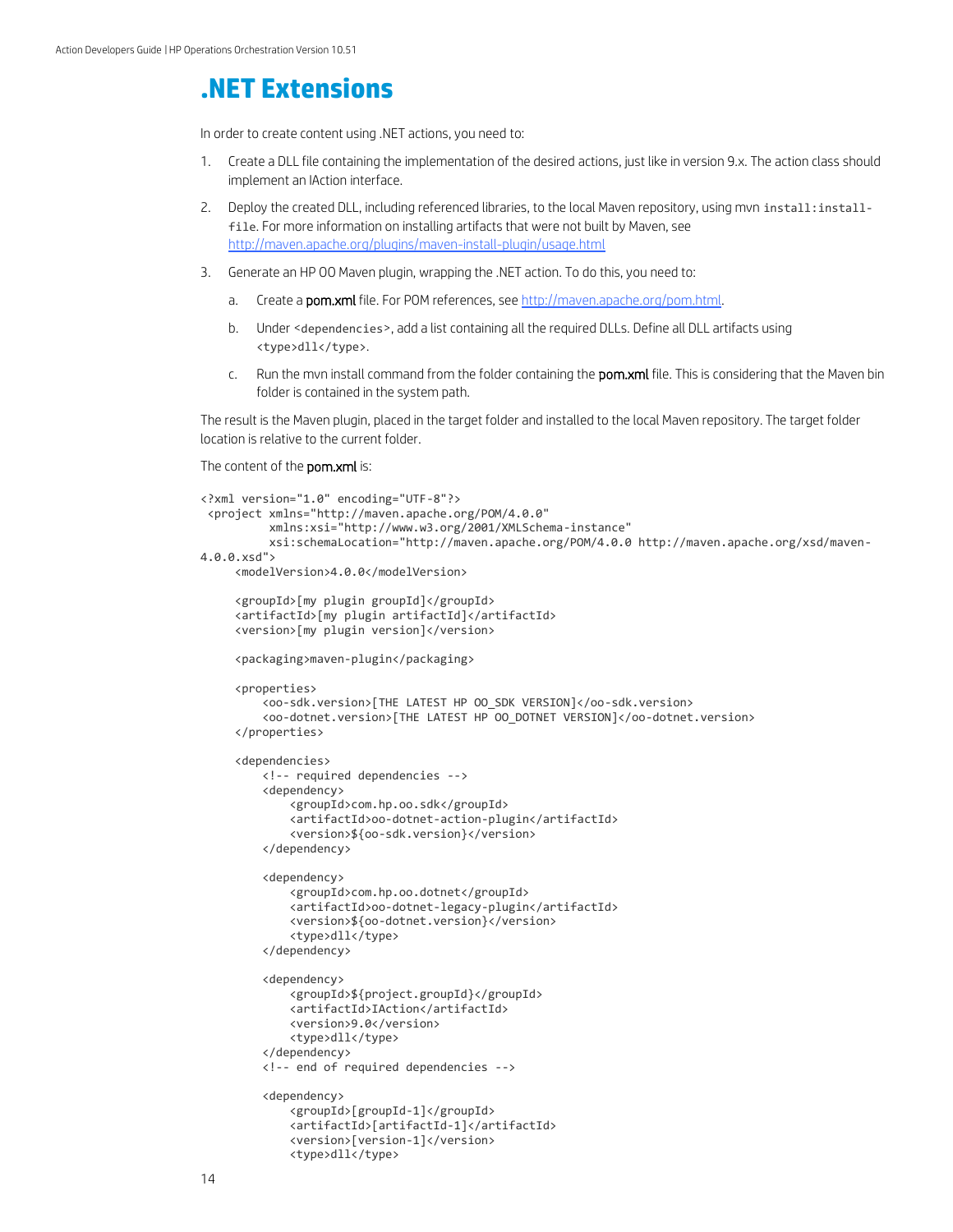```
 </dependency>
           <dependency>
               <groupId>[groupId-2]</groupId>
               <artifactId>[artifactId-2]</artifactId>
               <version>[version-2]</version>
               <type>dll</type>
          </dependency>
 ...
           <dependency>
               <groupId>[groupId-n]</groupId>
               <artifactId>[artifactId-n]</artifactId>
               <version>[version-n]</version>
               <type>dll</type>
           </dependency>
      </dependencies>
      <build>
           <plugins>
               <plugin>
                   <groupId>com.hp.oo.sdk</groupId>
                   <artifactId>oo-action-plugin-maven-plugin</artifactId>
                   <version>${oo-sdk.version}</version>
                   <executions>
                       <execution>
                            <id>generate plugin</id>
                           <phase>process-sources</phase>
                           <goals>
                                <goal>generate-dotnet-plugin</goal>
                            </goals>
                       </execution>
                   </executions>
               </plugin>
          </plugins>
      </build>
 </project>
In the following example:
• The POM file is named example.pom.xml.
• The my-dotnet-actions.dll contains the desired actions.
```
• The generated Maven plugin is com.example:my-dotnet-plugin:1.0.

```
<?xml version="1.0" encoding="UTF-8"?>
 <project xmlns="http://maven.apache.org/POM/4.0.0"
      xmlns:xsi="http://www.w3.org/2001/XMLSchema-instance"
      xsi:schemaLocation="http://maven.apache.org/POM/4.0.0 http://maven.apache.org/xsd/maven-
4.0.0.xsd">
```

```
 <modelVersion>4.0.0</modelVersion>
 <groupId>com.example</groupId>
 <artifactId>my-dotnet-plugin</artifactId>
 <version>1.0</version>
 <packaging>maven-plugin</packaging>
 <properties>
     <oo-sdk.version>[THE LATEST HP OO_SDK VERSION]</oo-sdk.version>
     <oo-dotnet.version>[THE LATEST HP OO_DOTNET VERSION]</oo-dotnet.version>
 </properties>
 <dependencies>
   <!-- required dependencies -->
     <dependency>
         <groupId>com.hp.oo.sdk</groupId>
         <artifactId>oo-dotnet-action-plugin</artifactId>
         <version>${oo-sdk.version}</version>
     </dependency>
     <dependency>
         <groupId>com.hp.oo.dotnet</groupId>
         <artifactId>oo-dotnet-legacy-plugin</artifactId>
```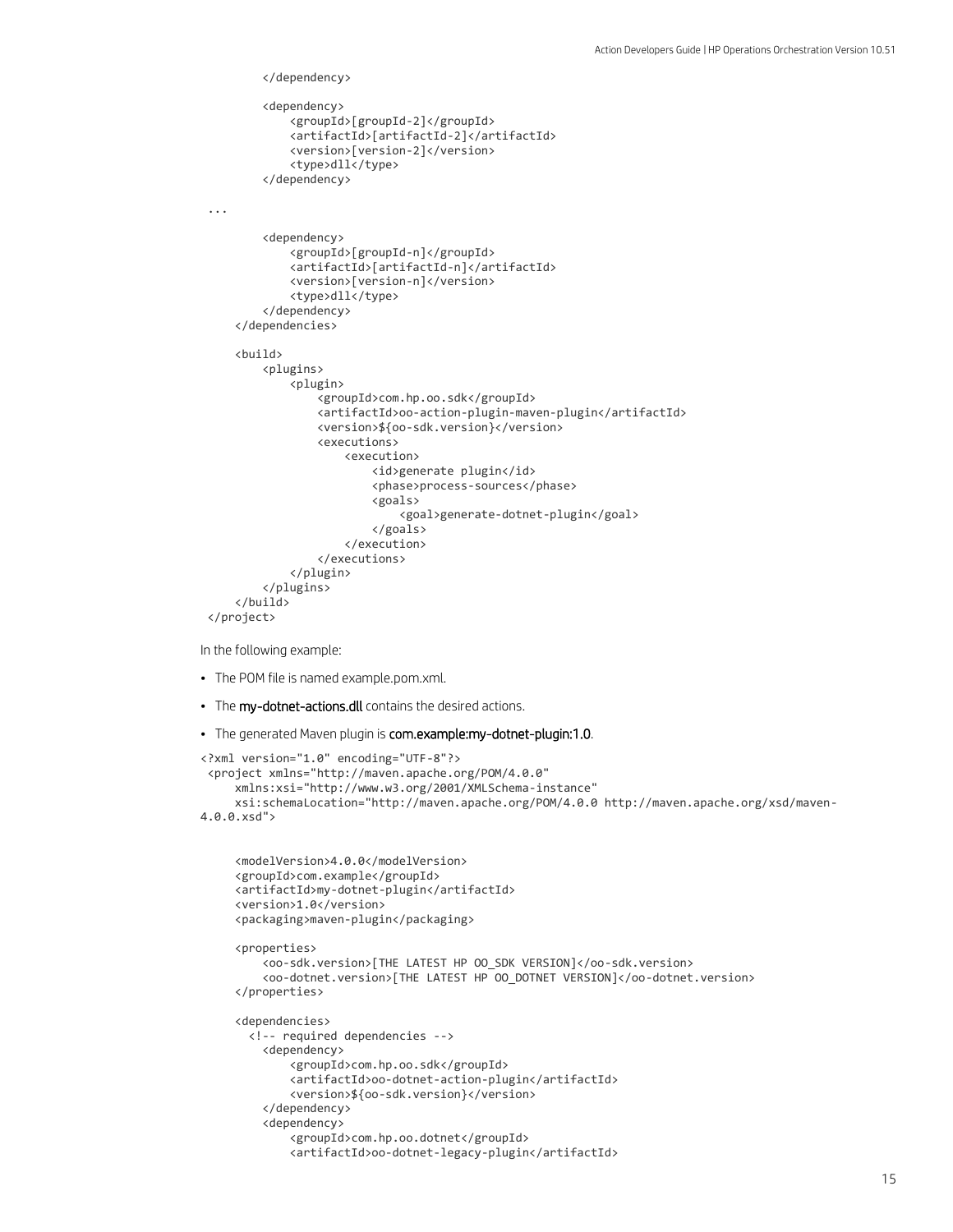```
 <version>${oo-dotnet.version}</version>
             <type>dll</type>
         </dependency>
         <dependency>
             <groupId>${project.groupId}</groupId>
             <artifactId>IAction</artifactId>
             <version>9.0</version>
             <type>dll</type>
         </dependency>
       <!-- end of required dependencies -->
         <dependency>
             <groupId>com.example</groupId>
             <artifactId>my-dotnet-actions</artifactId>
             <version>1.0</version>
             <type>dll</type>
         </dependency>
     </dependencies>
     <build>
         <plugins>
             <plugin>
                  <groupId>com.hp.oo.sdk</groupId>
                  <artifactId>oo-action-plugin-maven-plugin</artifactId>
                 <version>${oo-sdk.version}</version>
                 <executions>
                      <execution>
                          <id>generate plugin</id>
                         <phase>process-sources</phase>
                         <goals>
                              <goal>generate-dotnet-plugin</goal>
                          </goals>
                      </execution>
                  </executions>
             </plugin>
         </plugins>
     </build>
</project>
```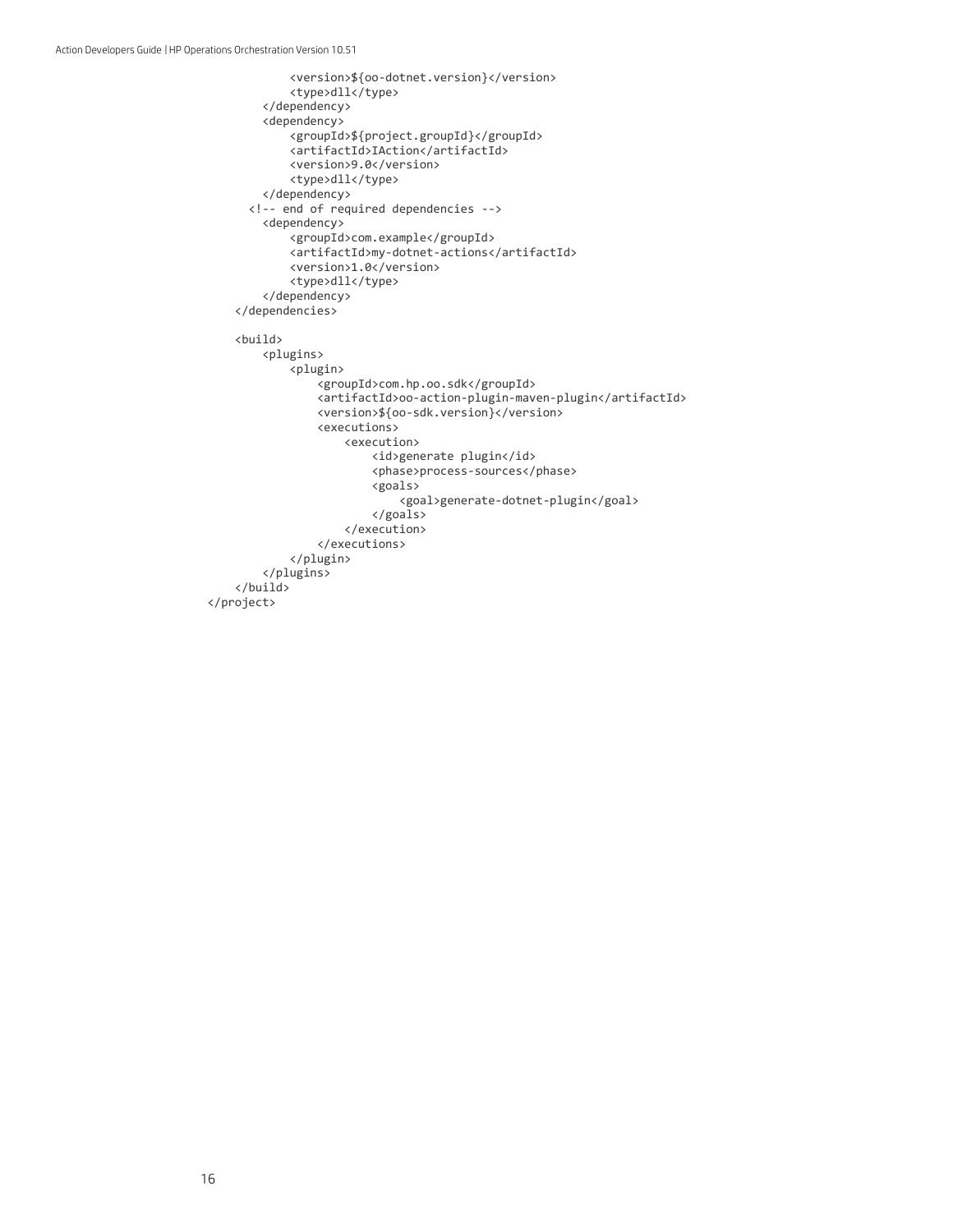# <span id="page-16-0"></span>**Legacy Actions**

In order to create content using legacy actions, you need to:

- 1. Verify that you have a JAR containing the implementation of the desired actions, just like in version 9.x. The action class should implement an IAction interface.
- 2. Deploy the JAR, including referenced libraries, to the local Maven repository, using myn install: install-file. For more information on installing artifacts that were not built by Maven, see [http://maven.apache.org/plugins/maven-install](http://maven.apache.org/plugins/maven-install-plugin/usage.html)[plugin/usage.html](http://maven.apache.org/plugins/maven-install-plugin/usage.html)
- 3. Generate an HP OO Maven plugin, wrapping the legacy actions library. To do this, you need to:
	- a. Create a **pom.xml** file. For POM references, se[e http://maven.apache.org/pom.html.](http://maven.apache.org/pom.html)
	- b. Under <dependencies>, add a list containing all the required JARs.

<artifactId>[artifactId-n]</artifactId>

<version>[version-n]</version>

</dependency>

c. Run the mvn install command from the folder containing the pom.xml file. This is considering that the Maven bin folder is contained in the system path.

The result is the Maven plugin, placed in the target folder and installed to the local Maven repository. The target folder location is relative to the current folder.

The content of the **pom.xml** is:

```
<?xml version="1.0" encoding="UTF-8"?>
 <project xmlns="http://maven.apache.org/POM/4.0.0"
          xmlns:xsi="http://www.w3.org/2001/XMLSchema-instance"
          xsi:schemaLocation="http://maven.apache.org/POM/4.0.0 http://maven.apache.org/xsd/maven-
4.0.0.xsd">
      <modelVersion>4.0.0</modelVersion>
      <groupId>[my plugin groupId]</groupId>
      <artifactId>[my plugin artifactId]</artifactId>
      <version>[my plugin version]</version>
      <packaging>maven-plugin</packaging>
      <properties>
          <oo-sdk.version>[THE LATEST HP OO_SDK VERSION]</oo-sdk.version>
          <oo-dotnet.version>[THE LATEST HP OO_DOTNET VERSION]</oo-dotnet.version>
      </properties>
      <dependencies>
          <!-- required dependencies -->
          <dependency>
              <groupId>com.hp.oo.sdk</groupId>
              <artifactId>oo-legacy-action-plugin</artifactId>
              <version>${oo-sdk.version}</version>
          </dependency>
          <!-- end of required dependencies -->
          <dependency>
              <groupId>[groupId-1]</groupId>
              <artifactId>[artifactId-1]</artifactId>
              <version>[version-1]</version>
          </dependency>
          <dependency>
              <groupId>[groupId-2]</groupId>
              <artifactId>[artifactId-2]</artifactId>
              <version>[version-2]</version>
          </dependency>
 ...
          <dependency>
              <groupId>[groupId-n]</groupId>
```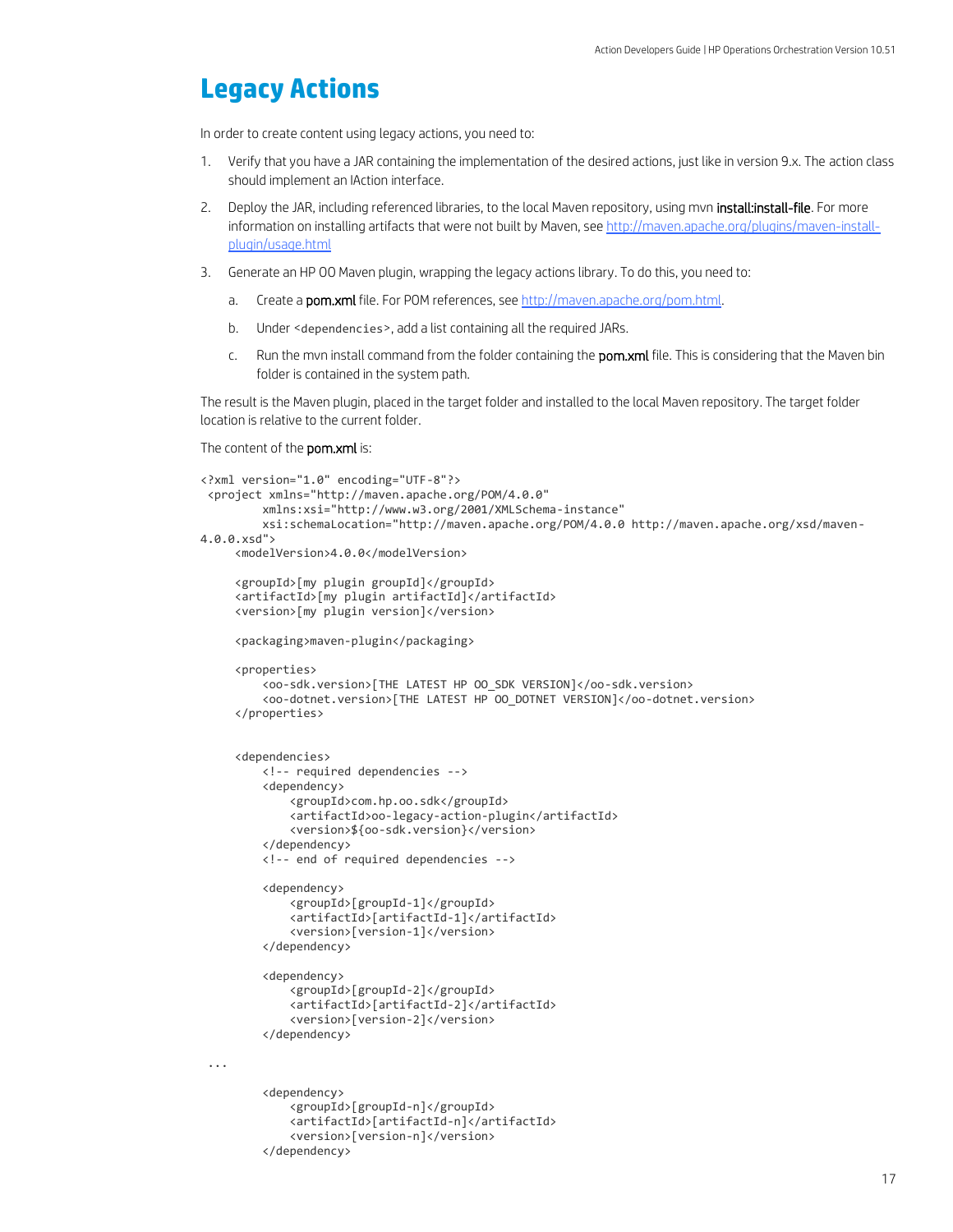```
 </dependencies>
     <build>
         <plugins>
             <plugin>
                  <groupId>com.hp.oo.sdk</groupId>
                  <artifactId>oo-action-plugin-maven-plugin</artifactId>
                  <version>${oo-sdk.version}</version>
                  <executions>
                      <execution>
                          <id>generate plugin</id>
                          <phase>process-sources</phase>
                          <goals>
                               <goal>generate-legacy-plugin</goal>
                           </goals>
                      </execution>
                  </executions>
             </plugin>
         </plugins>
     </build>
</project>
```
In the following example:

- The POM file is named example.pom.xml.
- The my-legacy-actions.jar contains the desired actions.
- The generated Maven plugin is com.example: my-legacy-actions: 1.0.

```
<?xml version="1.0" encoding="UTF-8"?>
 <project xmlns="http://maven.apache.org/POM/4.0.0"
           xmlns:xsi="http://www.w3.org/2001/XMLSchema-instance"
           xsi:schemaLocation="http://maven.apache.org/POM/4.0.0 http://maven.apache.org/xsd/maven-
4.0.0.xsd">
      <modelVersion>4.0.0</modelVersion>
      <groupId>com.example</groupId>
      <artifactId>my-legacy-actions-plugin</artifactId>
      <version>1.0</version>
      <packaging>maven-plugin</packaging>
      <properties>
          <oo-sdk.version>[THE LATEST HP OO_SDK VERSION]</oo-sdk.version>
          <oo-dotnet.version>[THE LATEST HP OO_DOTNET VERSION]</oo-dotnet.version>
      </properties>
      <dependencies>
          <!-- required dependencies -->
          <dependency>
              <groupId>com.hp.oo.sdk</groupId>
              <artifactId>oo-legacy-action-plugin</artifactId>
              <version>${oo-sdk.version}</version>
          </dependency>
          <!-- end of required dependencies -->
          <dependency>
              <groupId>com.example</groupId>
              <artifactId>my-legacy-actions</artifactId>
              <version>1.0</version>
          </dependency>
      </dependencies>
      <build>
          <plugins>
              <plugin>
                   <groupId>com.hp.oo.sdk</groupId>
                   <artifactId>oo-action-plugin-maven-plugin</artifactId>
                   <version>${oo-sdk.version}</version>
                   <executions>
                       <execution>
                           <id>generate plugin</id>
```
<phase>process-sources</phase>